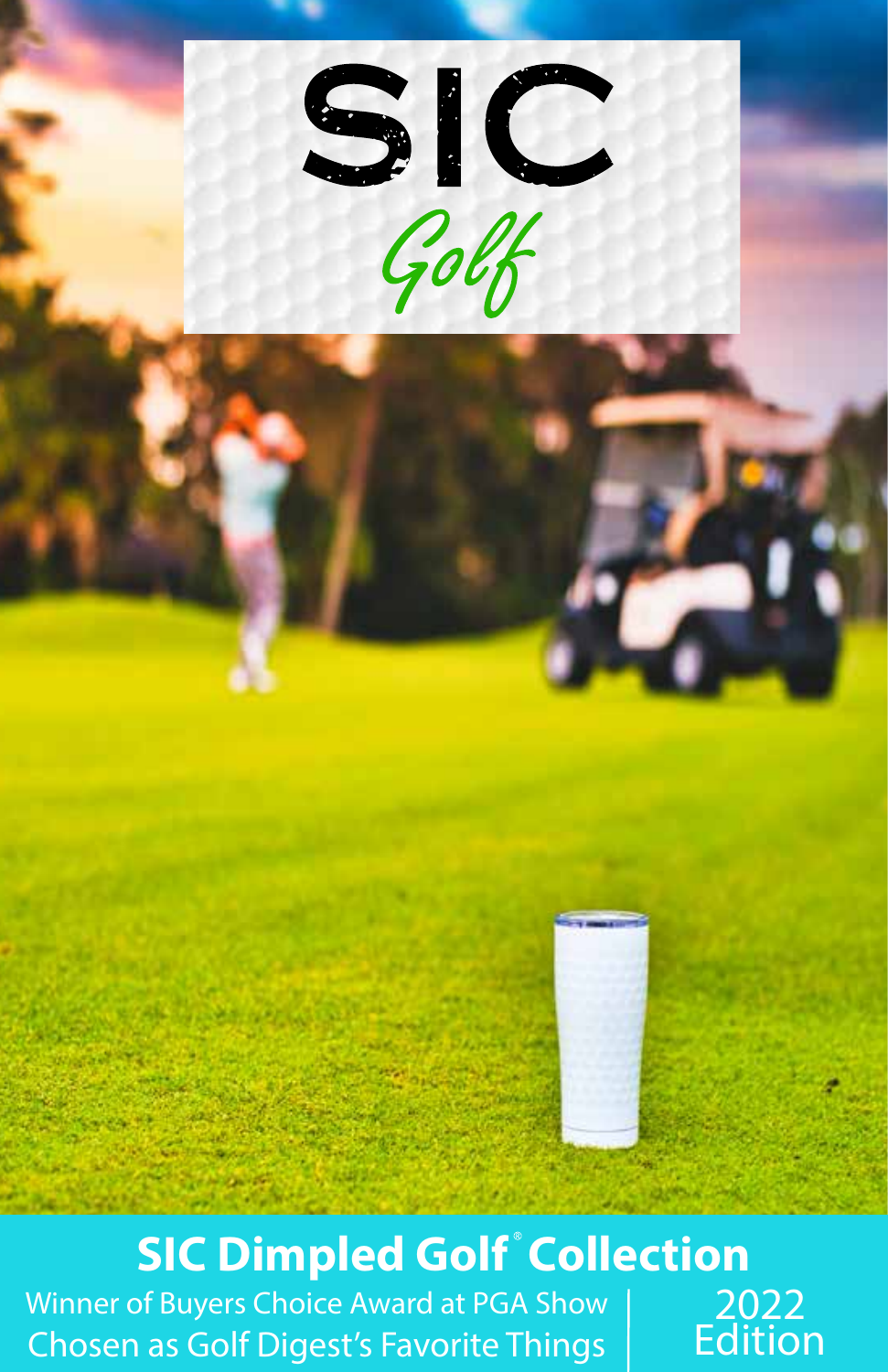## **SIC Dimpled Golf Collection**



SIC was first to market with the Dimpled Golf<sup>®</sup>collection, which was designed specifically for the golf industry. The dimpled finish mimics the exterior of a golf ball and has become a fan favorite for golf shops, touring pros, weekend hackers and everyone in between. The Dimpled Golf<sup>®</sup>collection is available in all product sizes.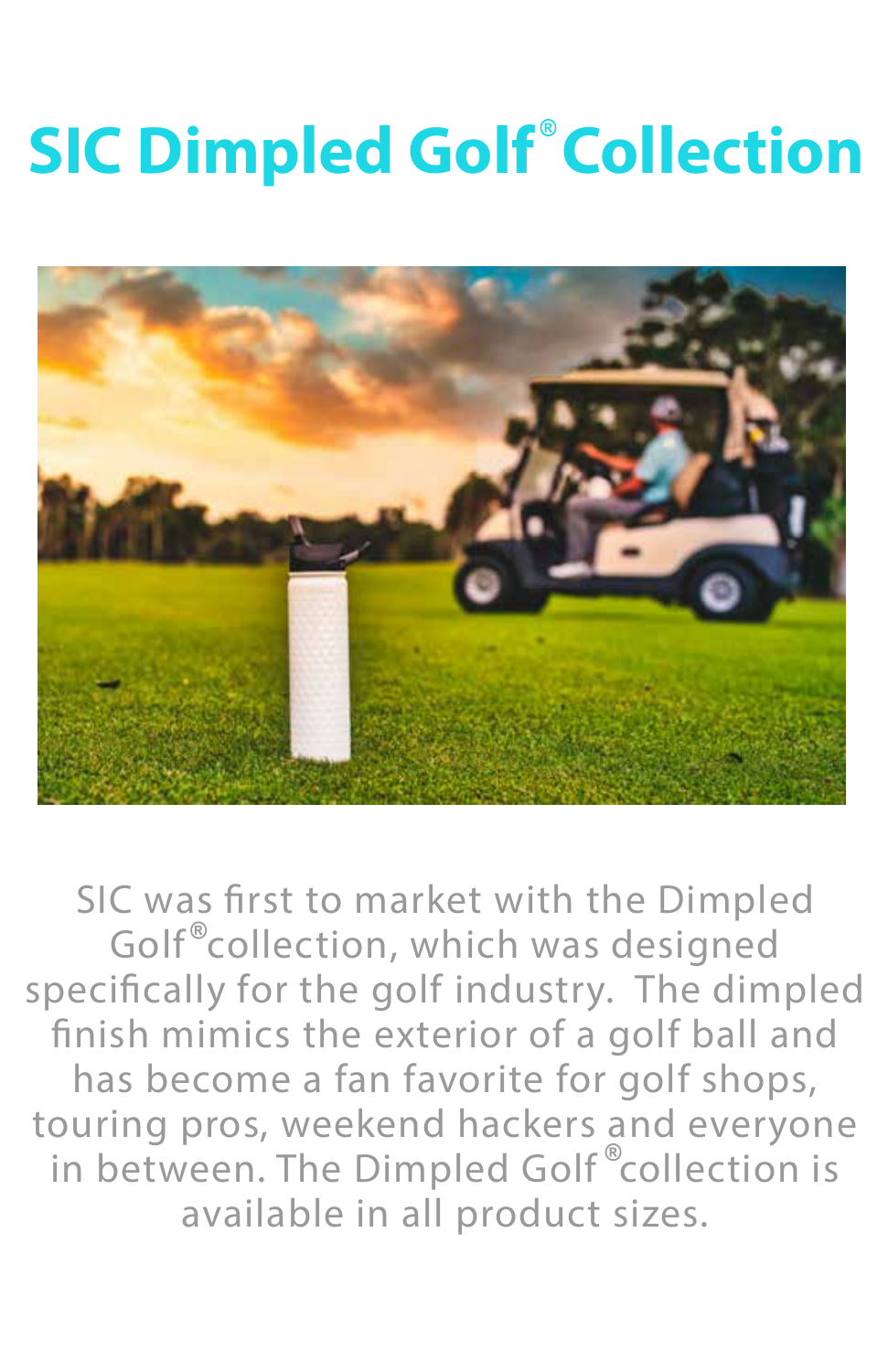# **Go Green Initiative**

500 billion plastic bottles and 500 billion single-use cups end up in landfills each and every year! We are committed to helping golf courses and resorts become less dependent on single-use plastic bottles and styrofoam cups. Let

our team collaborate with you to design a product that helps the environment, promotes your brand, and generates additional revenue.

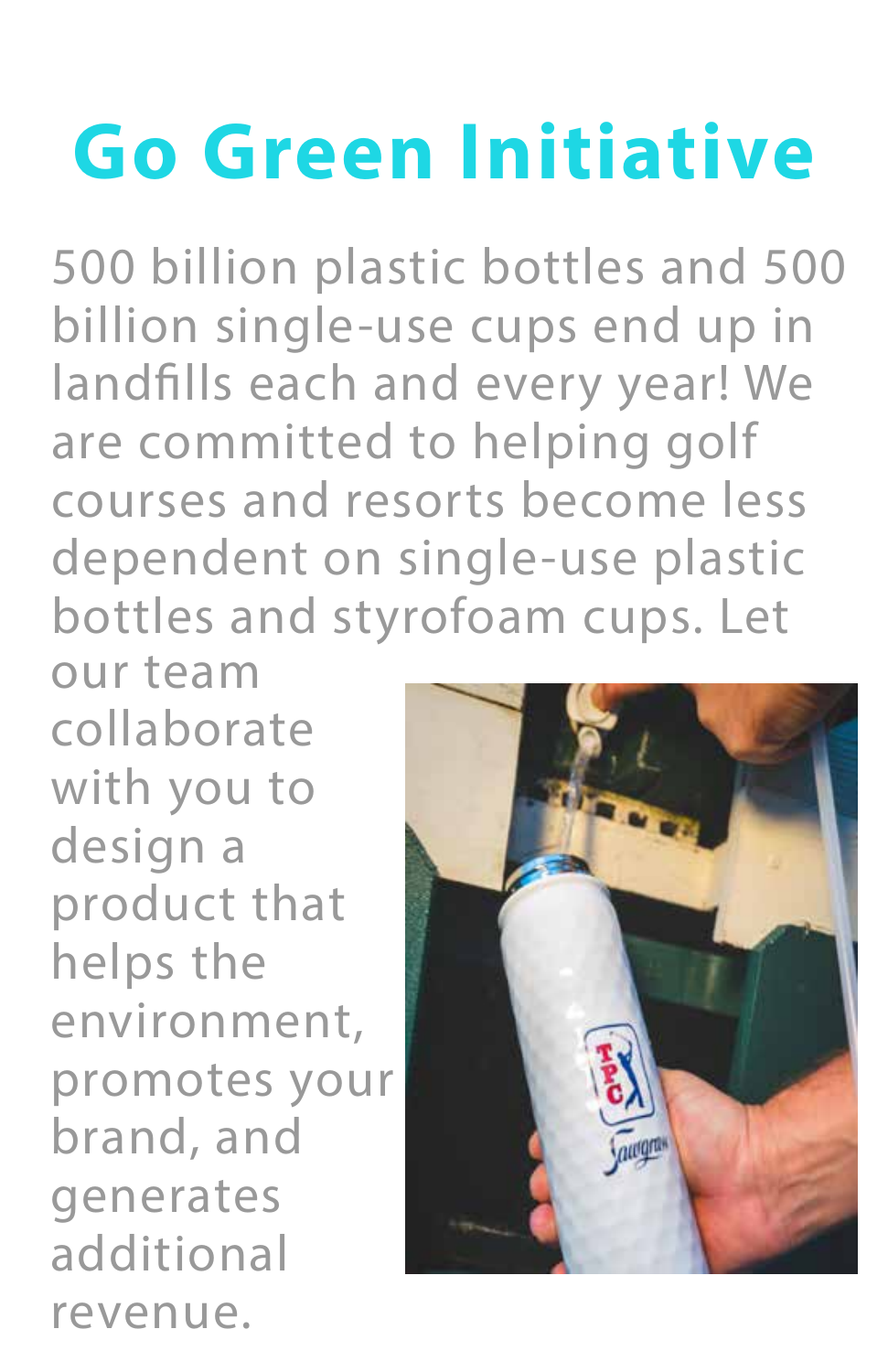#### **Product Tech** (What Makes Us Cool)





Triple insulation guarantess to keep your beverage ice cold from the 1st tee to the 19th watering hole



All of our tumblers & bottles (excluding stemless wine) are designed to fit perfectly in your golf cart cup holder



All tumblers come equipped with a crystal clear shatter-proof lid with a splash-proof slider



The SIC sport lid comes standard on all SIC bottles. The SIC sport lid is 100% leak-proof with an integrated carabiner clip and easy open straw



No coasters needed with our triple insulated technology

SWEAT FREE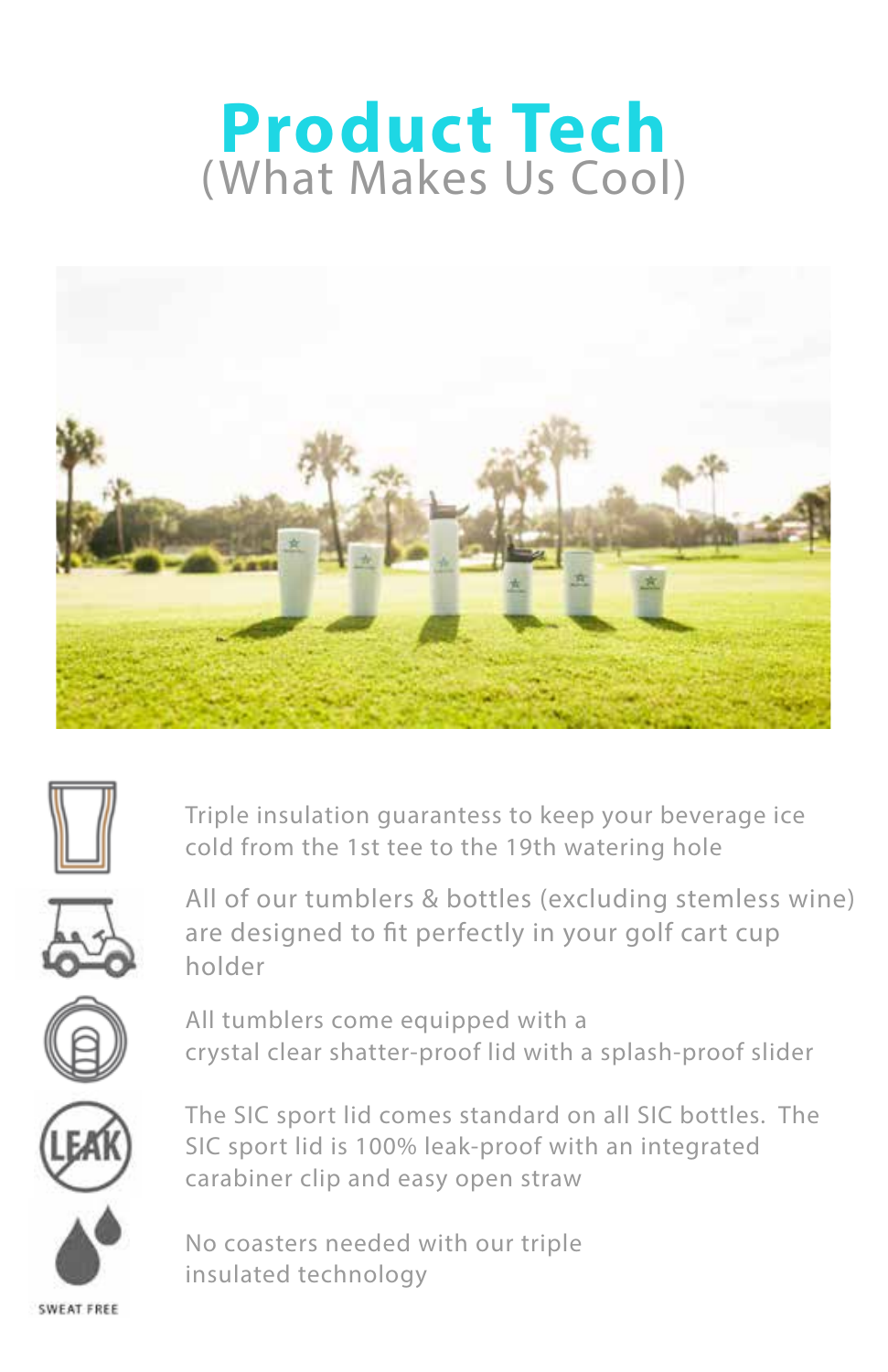

## 12oz lil SIC **Kid Bottle**

The perfect accessory for kids golf clinics and camps

- Leak-proof lid - Integrated carabiner clip lid clips on golf bag, backpack, etc. - Fits in cup holder - Easy open straw lid - Custom logo printing available

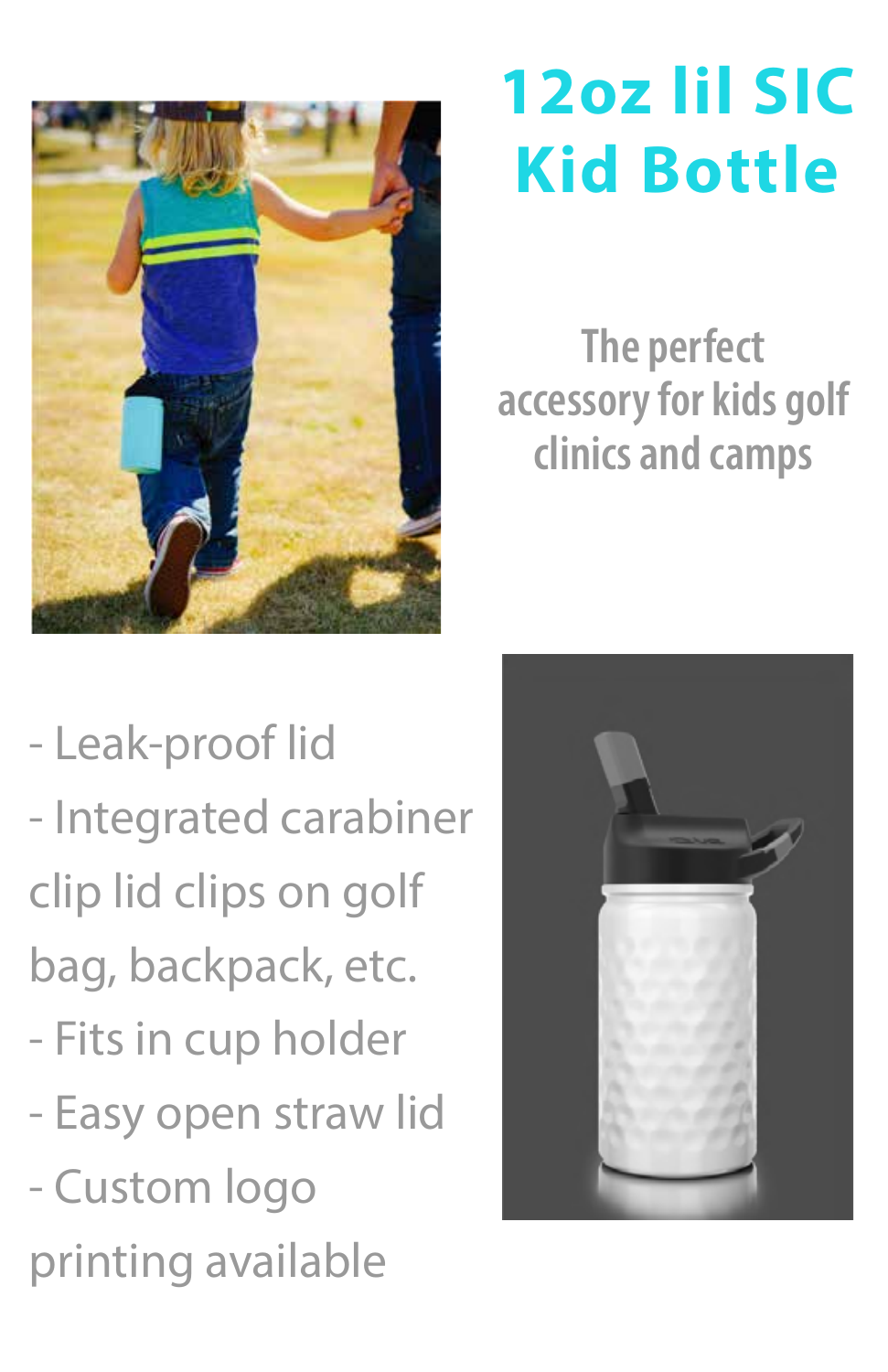

### **12oz Tumbler**

The 12 oz. tumbler is not only perfect for on the course, but is our favorite 19th hole drinking partner. Just add a cube and your favorite libation

- Perfect for wine, coffee & cocktails
- Splash-proof lid
- Fits perfectly in golf cart cup holder
- Custom logo printing available

**Pro tip: Holds a full 12 oz. beer**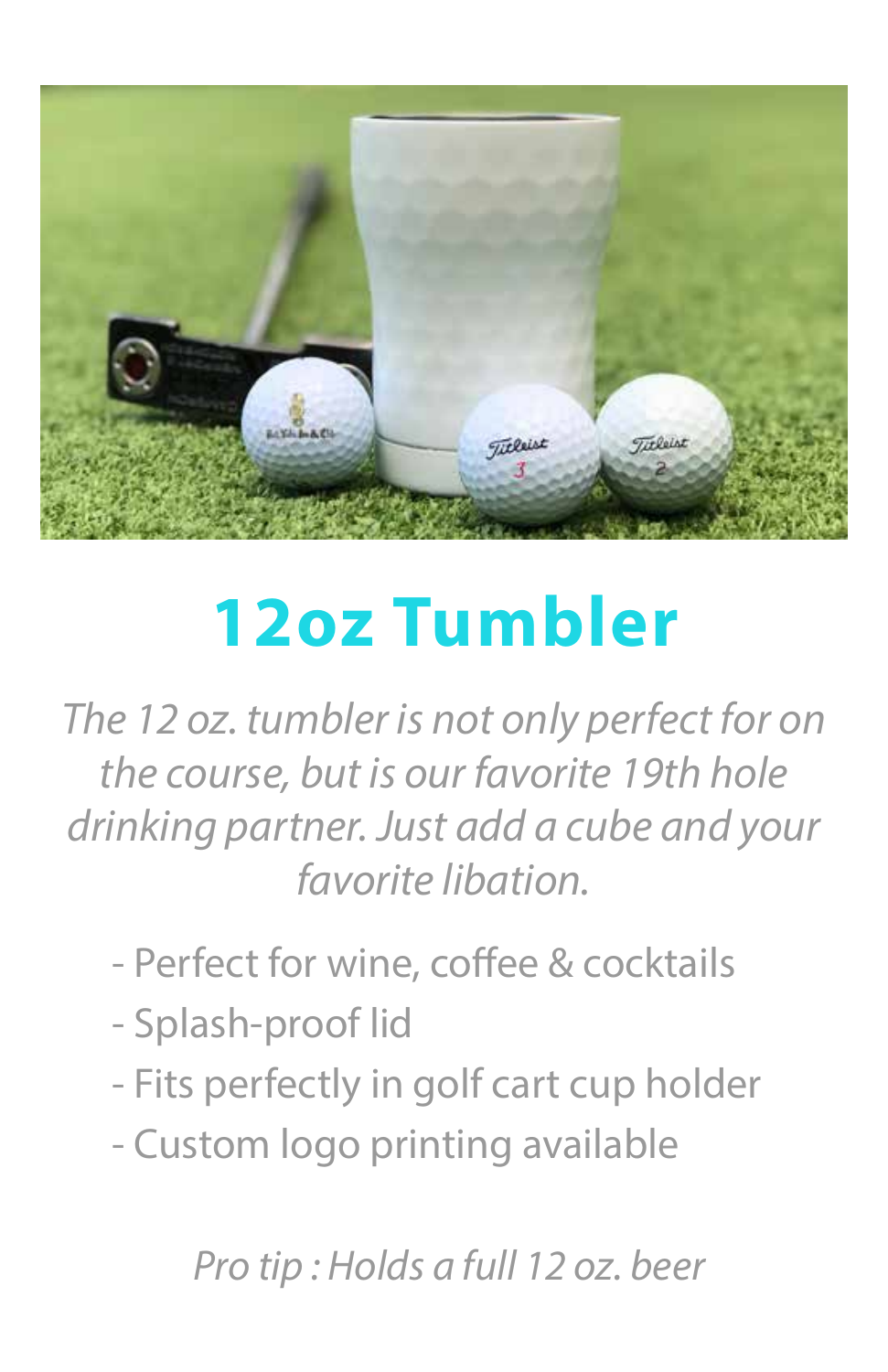#### **16oz Stemless Wine Tumbler**

The perfect tee gift for any ladies event

- Splash-proof lid - Holds 1/2 a bottle of wine - Triple insulated for max temperature retention - Custom logo printing available

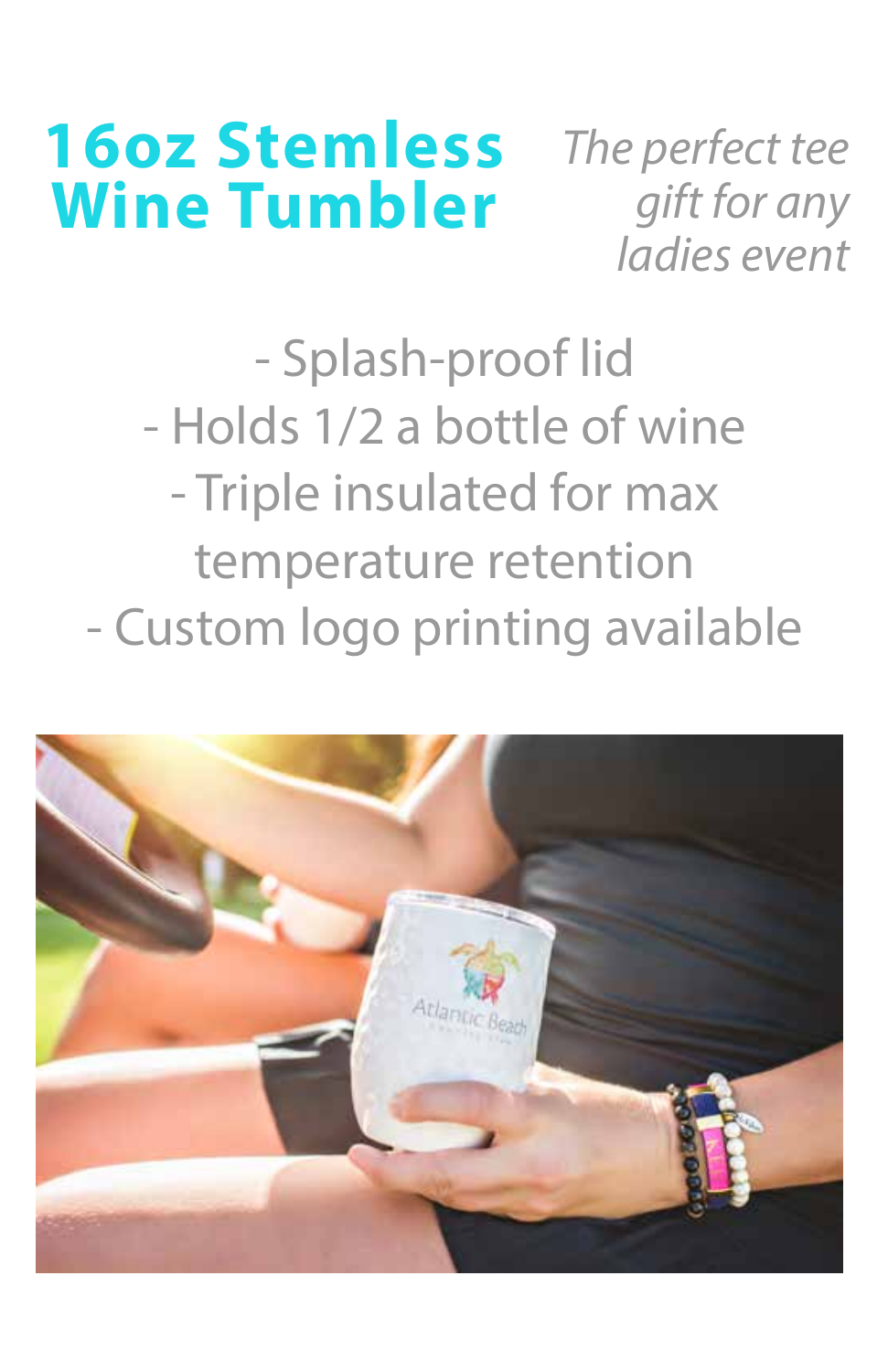

#### **SIC Can Cooler**

- Available in Slim Can and Standard Can - 20x cooler than standard can coolers - Fits all slim cans including spiked seltzers - Triple insulated for max temperature retention - Condensation free - Custom logo printing available

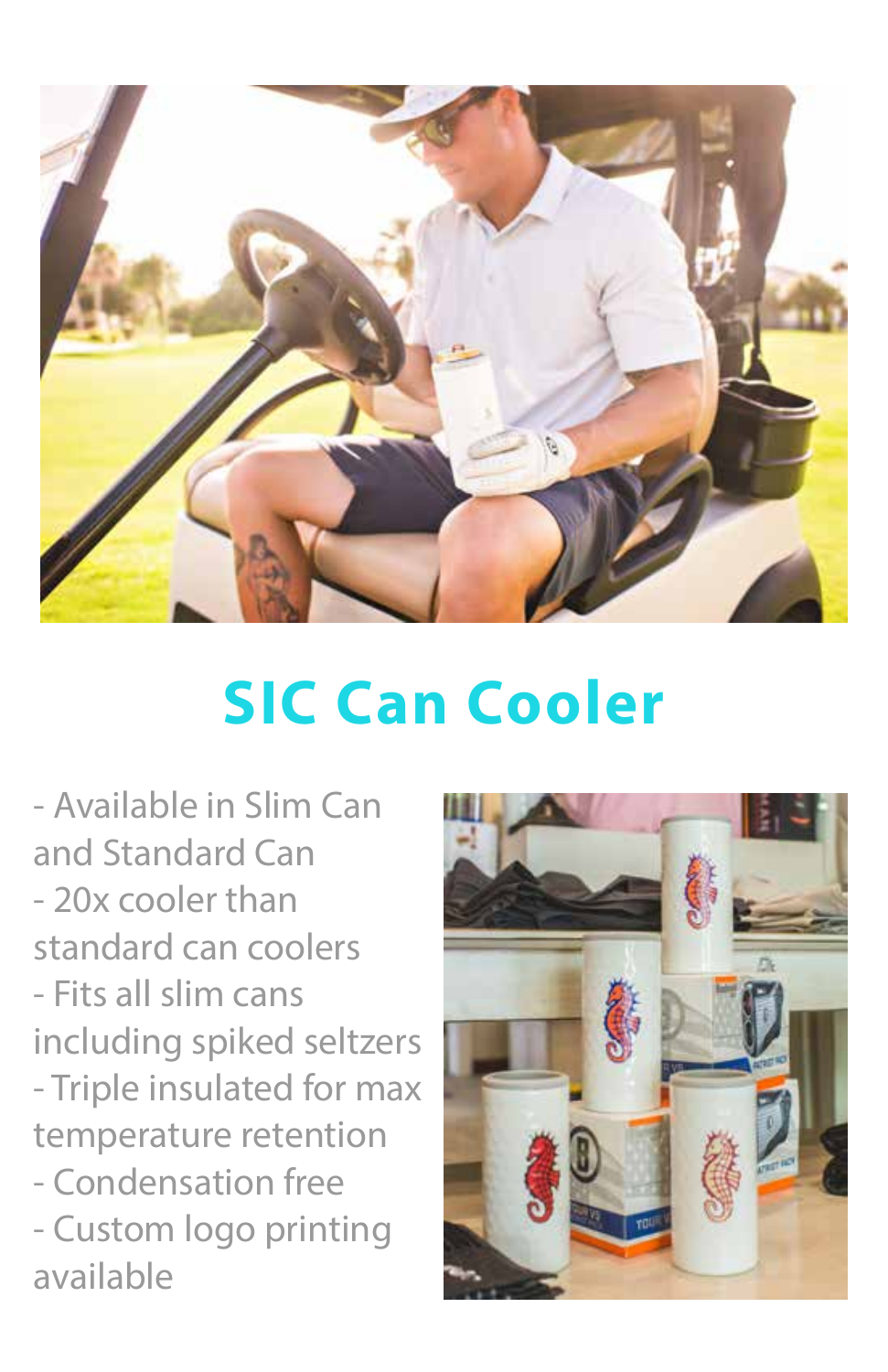# 20oz Tumbler

From coffee to cocktails and everything in between. This is our #1 seller for a reason. It does it all!

> - Splash-proof lid - Fits in cup holder - Triple insulated for max temperature retention - Custom logo printing available

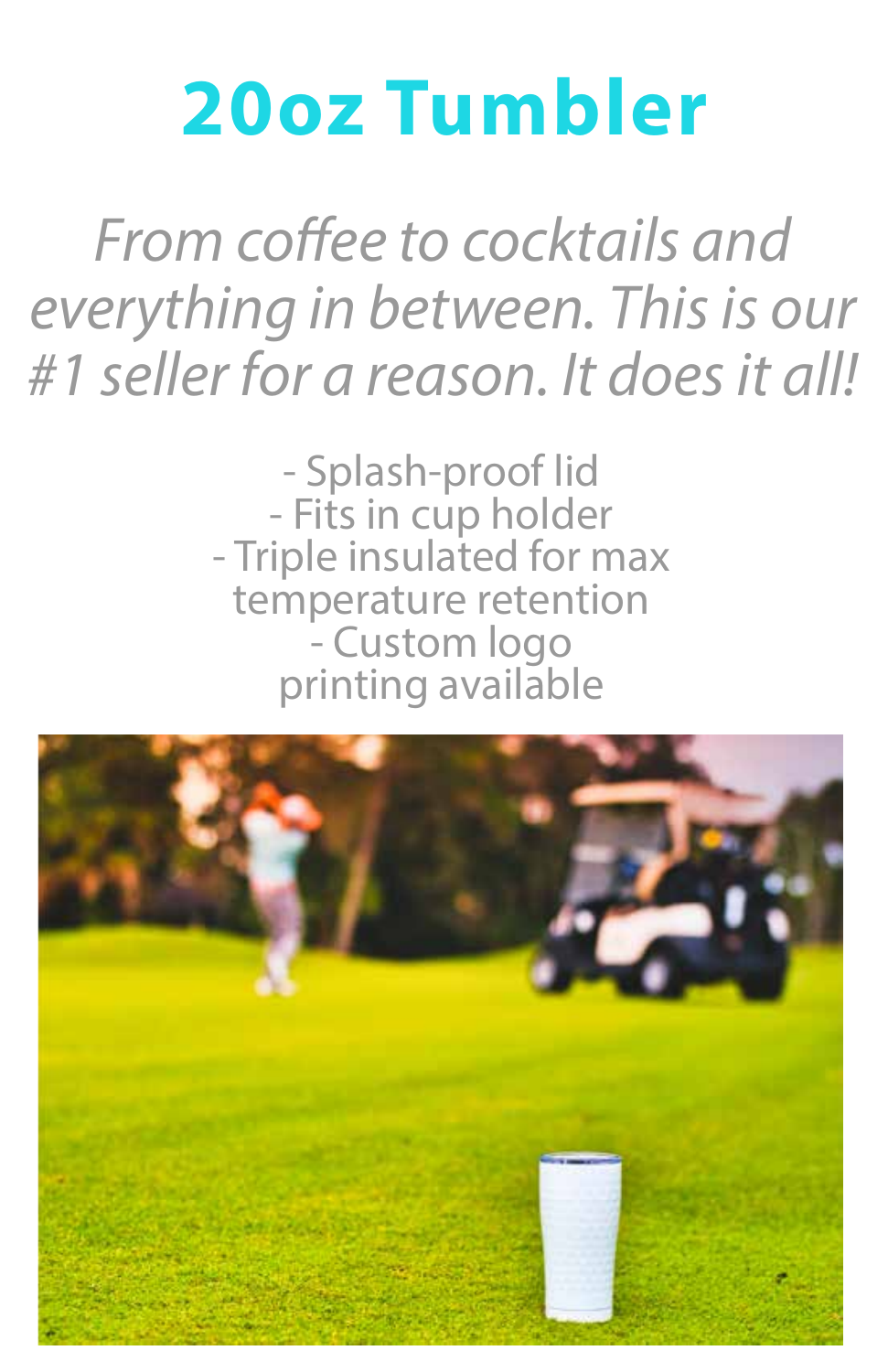### **27oz Sports Bottle**

We may be a little biased, but we unanimously voted this as the #1 hydration product in golf.

- Fits in cup holder  $-100%$ leak-proof lid - Integrated carabiner clips on golf bags, backpacks, etc. -Easy open straw lid - Custom logo printing available

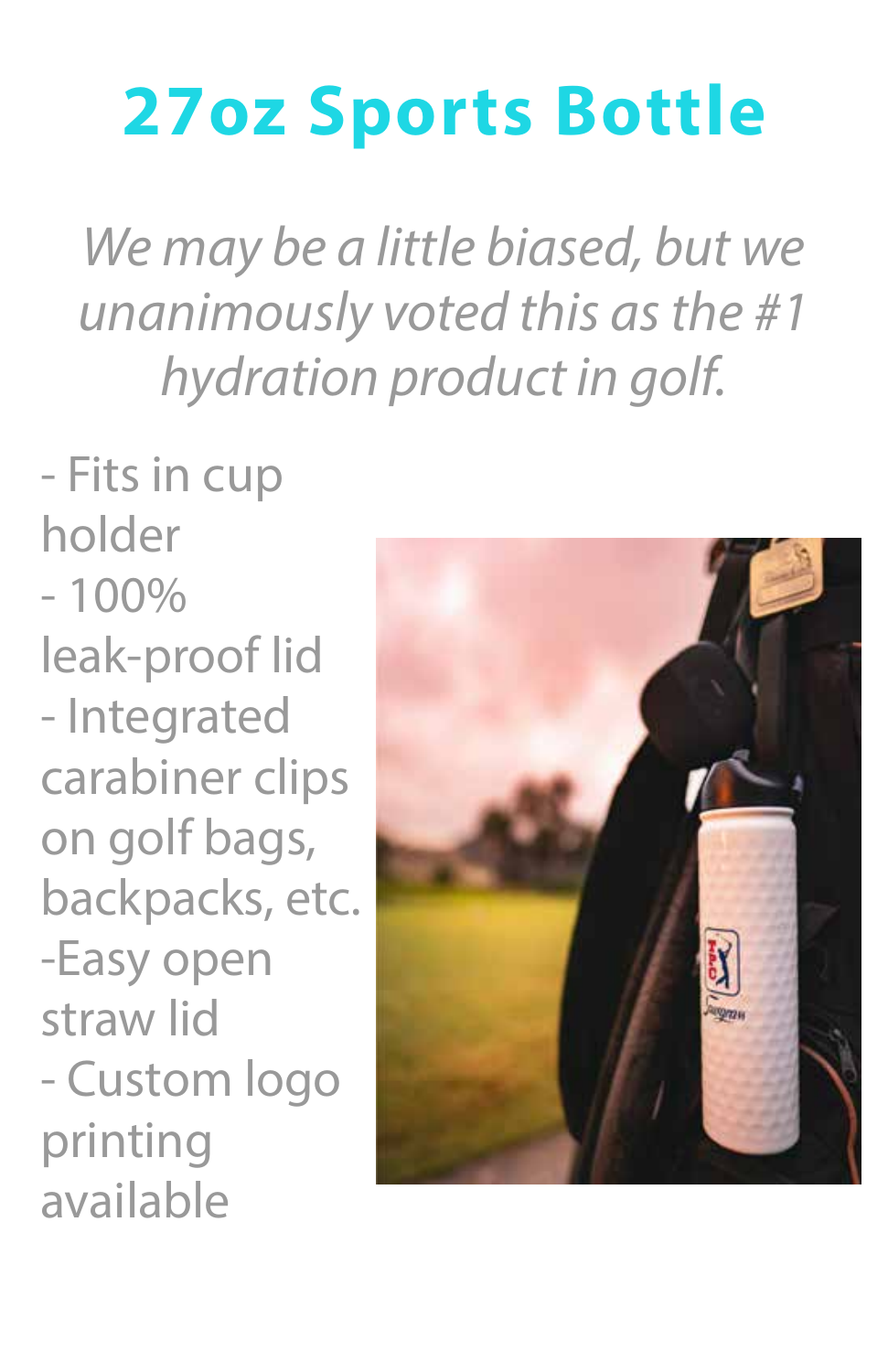# **30oz Tumbler**

*The tumbler that puts* us on the map (the OG). This cup boasts a massive 30 oz. capacity while still fitting perfectly in a golf cart cup holder. Smooth tapered lines make it easy to hold.

- Splash-proof lid - Fits in cup holder - Triple insulated for max temperature retention
- Custom logo printing available

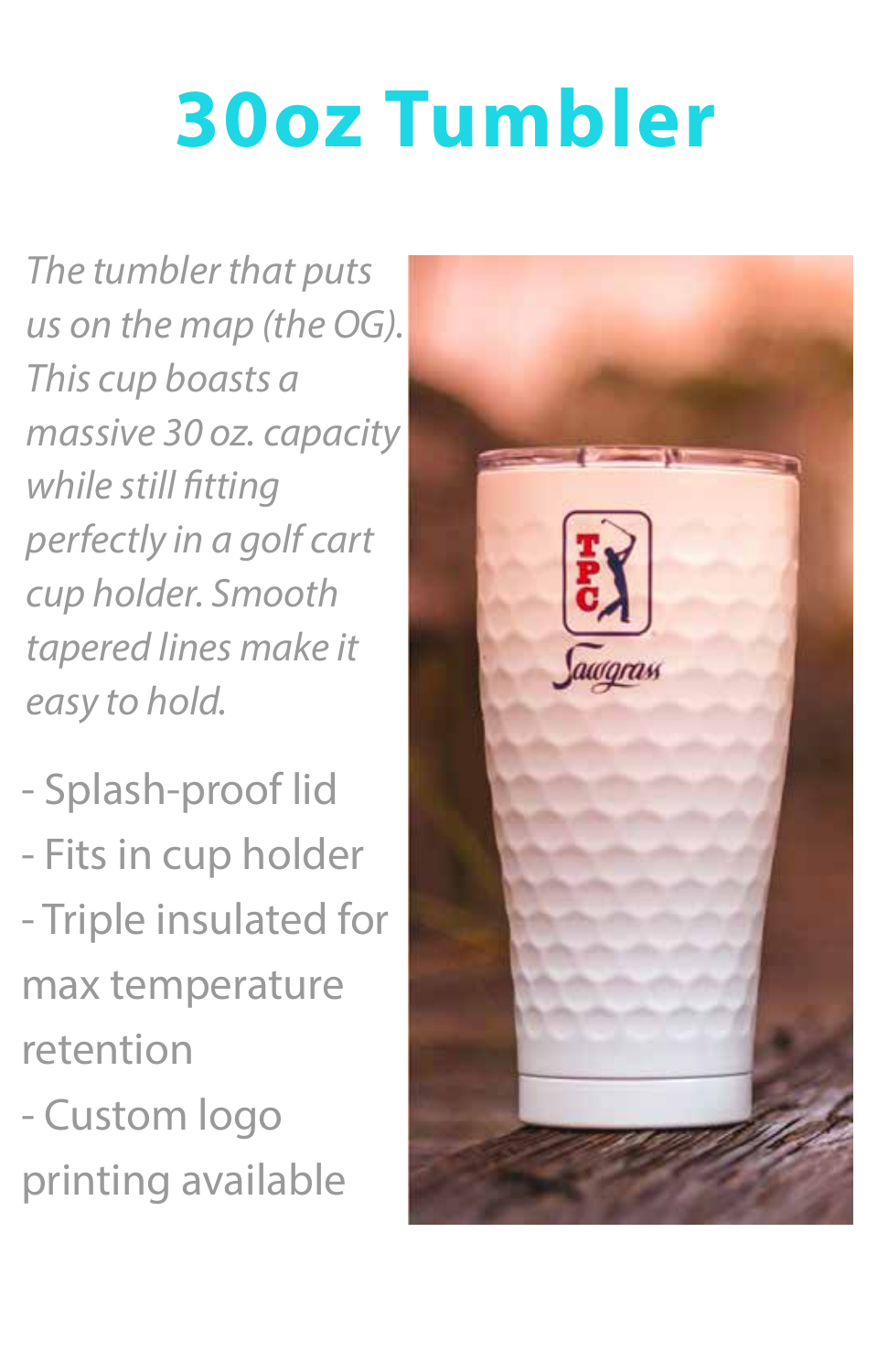# **Now Available** Full 360 Wrap



Contact: custom@siccups.com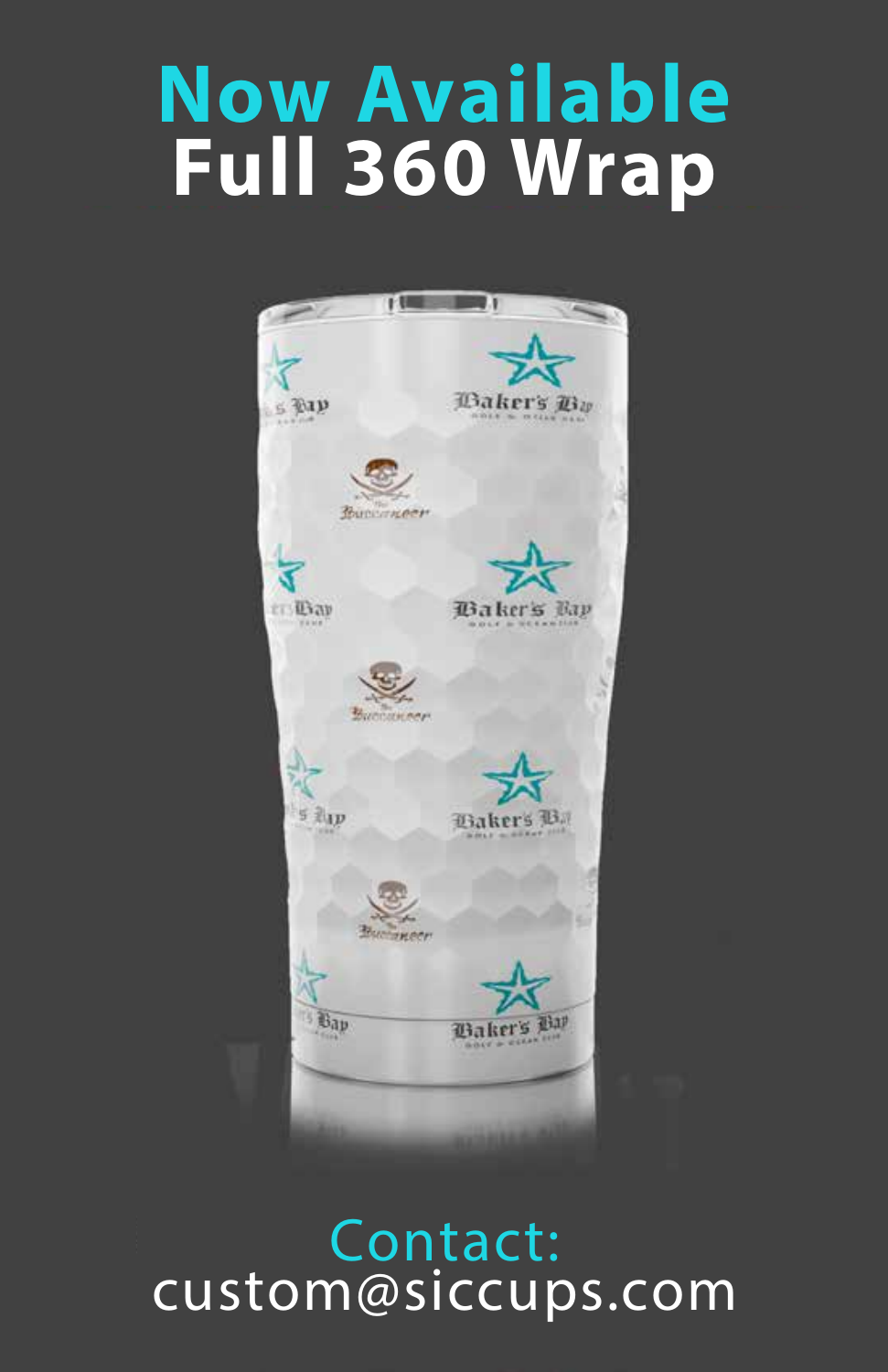

### **Custom Logo Printing**

Every golf course and tournament has an identity of their own. SIC offers 9 different product sizes in 100+ different *designs & colors.* Ready to show off your course or tournament logo? Our custom shop is ready to help!

- Low minimum requirement (24 pieces) - Quick turnaround time (3 weeks or less) - Multiple customization options – laser engraved, full color, full wrap - Free virtual proofs



#### Contact: custom@siccups.com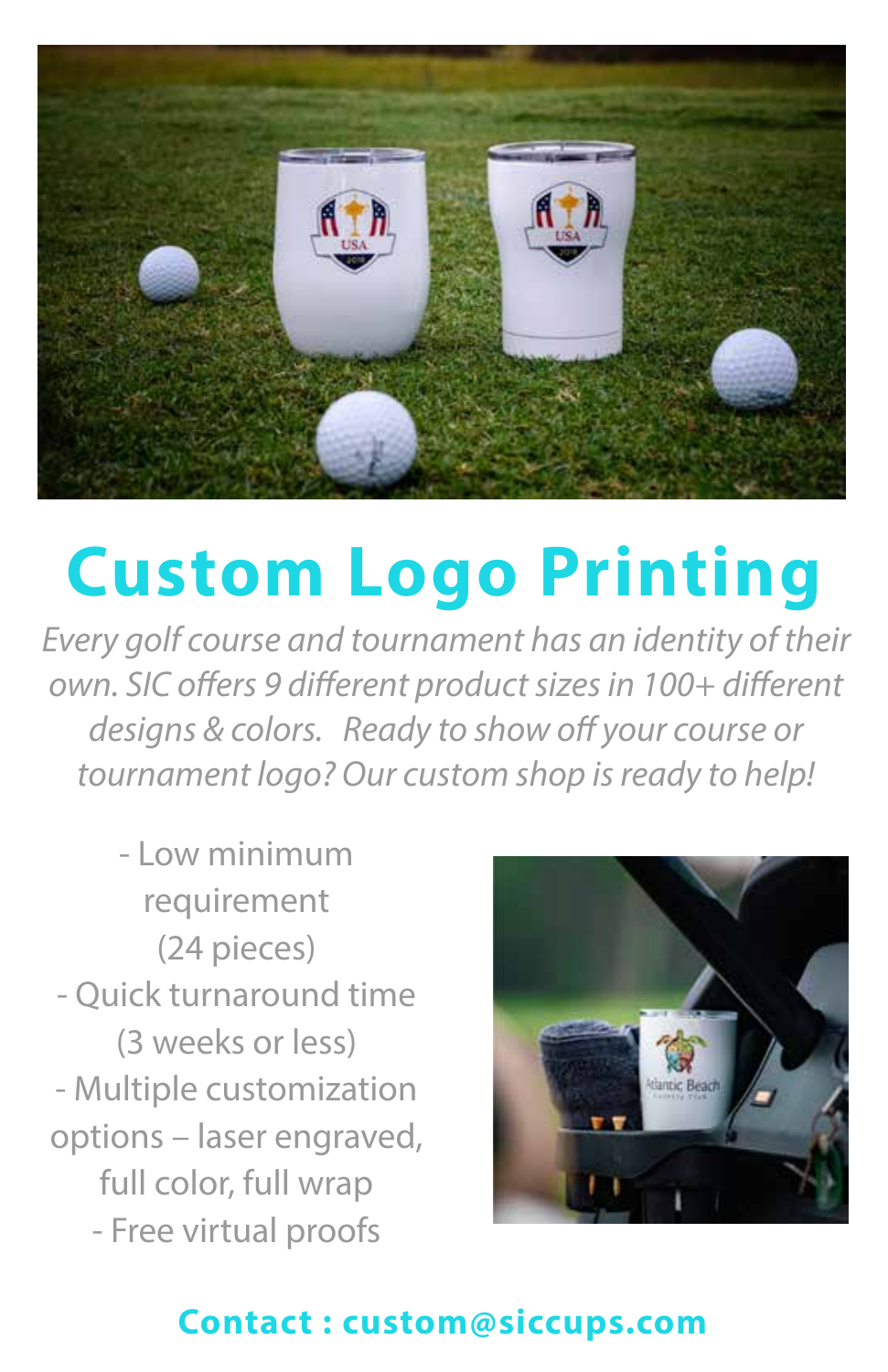You will find our custom logo tumblers & bottles at some of the coolest resorts, bars, and golf courses around the world.

#### **Pricing**

24-48 72- 480 72- 480 504-1008 1008+ 24-48 504-1008

 $$16.50$   $$16$ \$13.50 \$12.00 \$11.00

 $$16.50$ \$15.50 \$14.50 \$13.00

.<br>ABOVE PRICES INCLUDE 12 OZ, LIL SIC, STEMLESS, SLIM CAN & REGULAR CAN COOLER

 $ADDB$ ADD \$2.00 FOR 200Z TUMBLER

ADD \$2.00 FOR 27 OZ. BOTTLE

ADD \$2.50 FOR 30 OZ TUMBLER

ADD \$2.50 FOR 30 OZ ADD \$3.00 TO ANY SIZE FOR LIMITED EDITION PRINTS

**▪** SHIPPING \$15/CASE OF 24

#### Free Virtual Proof

Just send us your business or event logo and our team will send you a free virtual proof.

### **Customization Options**<br>With our state of the art printing capabilities, we

can turn your vision into reality! We offer one to full color logo printing, as well as laser engraving and full 360 wrap printing!

# Low Minimum Requirements<br>Minimum order is only 24 pieces.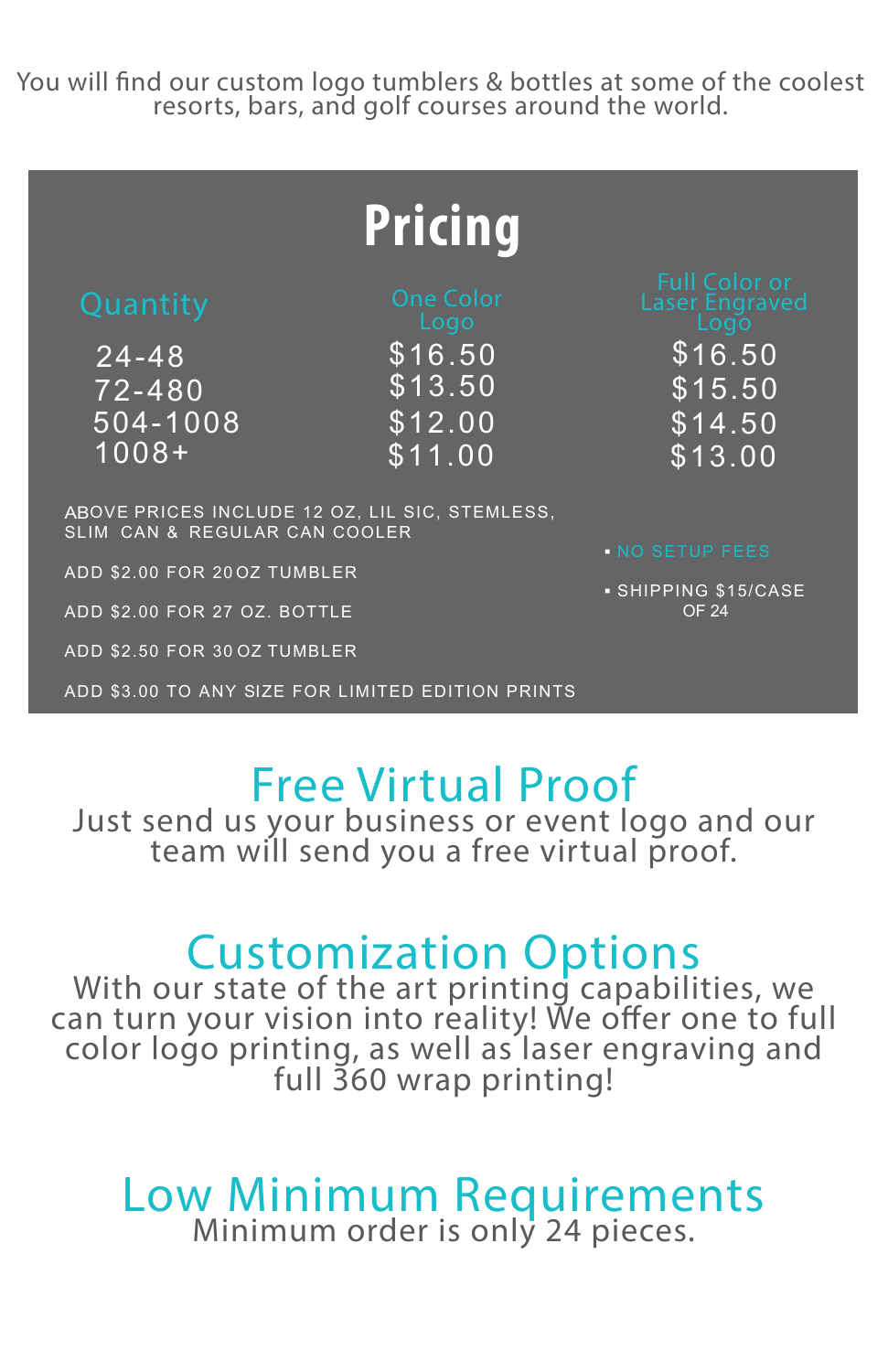#### Retailer Display Options









#### **Floor Display**

Stainless Steel Construction Holds 72 tumblers/bottles White SKU : SICPOP101 Black SKU : SICPOP103

#### Table Top Display

Stainless Steel Construction Holds 12 tumblers/bottles White SKU : SICPOP104 Black SKU : SICPOP102